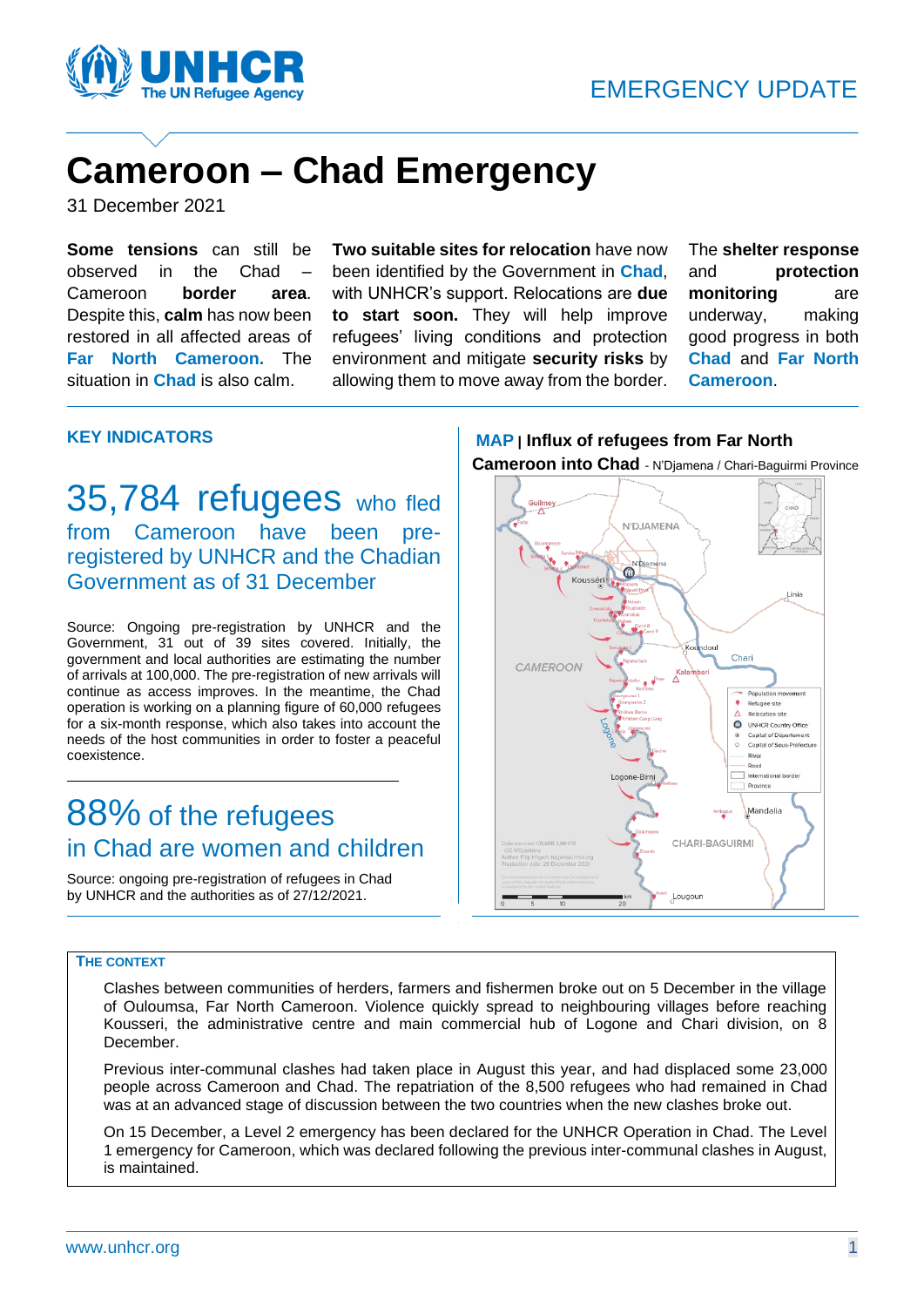

# Operational Context

#### Population movements and security situation in Far North Cameroon and Chad

- The affected areas of Far North Cameroon remain calm, and the security and defence forces deployed by the Government are still present.
- The situation in Chad has been calm since the start of the crisis. Access to territory and asylum is guaranteed by the Government.
- The crossing point between N'Djamena in Chad and Kousseri in Far North Cameroon is active. Daily crossings along the river between villages of origin in Cameroon and areas of displacement in Chad were observed during the border monitoring on 29 December, though the exact nature of the population movements is not yet known. The situation at the border area remains tense due to security concerns.

# UNHCR Emergency Response

### Far North Cameroon

- **Population profiling and Protection monitoring |** According to the Government, there are 36,000 internally displaced persons (IDPs) in Far North Cameroon as a result of the crisis. A multi-sector needs assessment (MSNA) is planned from 4 to 7 January 2022 in collaboration with the Direction de Protection Civile (DPC) and will provide more precise indications on the number of IDPs and on the population's profile. Protection monitoring is still ongoing in the host localities of Kousseri, Makary and Waza.
- **Shelter and Core relief items (CRIs)** | In Diamaré, UNHCR has built 25 community shelters with capacity to host 300 people each and 7,500 people in total. At the IDP site of Domayo, IOM has constructed 28 family shelters which can accommodate at least 2,500 individuals.
- **Coordination and Partnerships |** In accordance with IASC Transformative Agenda and UNHCR's IDP Policy, UNHCR is leading the Camp Coordination and Camp Management (CCCM) and Protection clusters. Key actors so far have been OCHA, AAEDC, ICRC, IOM, UNICEF, WHO, WFP, MSF, the French Red Cross and Action Against Hunger (AAH). Weekly coordination meetings are now taking place in Maroua and Kousseri, and OCHA is liaising with the authorities.

### **Chad**

- **Protection monitoring and pre-registration** I Four more informal sites were identified in the past week, bringing the total of informal sites to 39. The pre-registration exercise launched by the Government and UNHCR on 14 December with the support of the Red Cross is making progress, with 5 new informal sites surveyed this week: 35,784 people representing 13,667 households have now been pre-registered in 31 sites. On 29 December, a border monitoring team visited the remaining 8 sites along the southern riverside. The exact number of refugees remains uncertain. These locations face the villages of origin and refugees are reportedly commuting between the two sides, spending the night on the Chadian shores. Considering that this population is not currently willing to relocate, ad-hoc assistance will be provided in the near future in coordination with other operational partners. Several other refugees, whose number is difficult to verify, are reportedly hosted by the local population.
- **Population profile** | Though the proportions are slightly fluctuating, pre-registration is still confirming a highly vulnerable population profile. 88.2% of the pre-registered refugees are women and children, and 20% have specific needs.
- **Relocation** | Following joint assessment of 10 potential sites by UNHCR and the Government, 2 sites (Guilmey in the urban area and Kalambari in the rural area) were identified as viable for the relocation of an